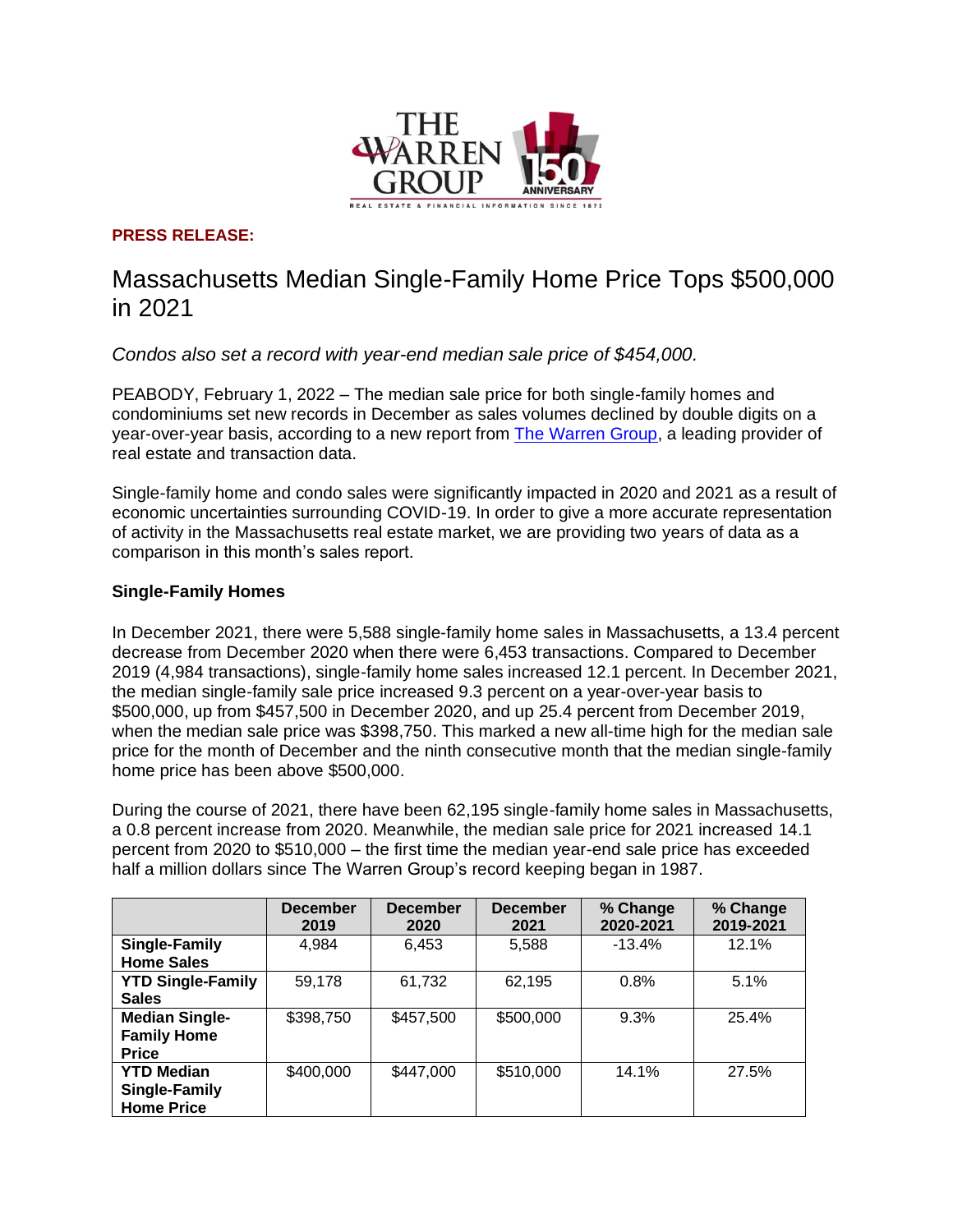"Last year was a wild ride for Massachusetts real estate, and not necessarily one I would want to be on if I were in the market for a new home," said Tim Warren, CEO of The Warren Group. "The year-end median sale price of \$510,000 is a strong indicator that the lack of inventory is increasing competition, pushing prices up and stretching buyers' budgets thin. Higher mortgage interest rates may moderate the increases in home prices, but they will keep monthly mortgage payments sky-high. Demand remains high as buyers eagerly await the spring market for a wave of new homes coming to market. But many current homeowners are opting to stay put, which is compounding the inventory issue."

#### **Condominiums**

There were 2,176 condominium sales in December, a 15 percent decrease from December 2020 when there were 2,561 condo sales. Compared to December 2019 (2,110 transactions), condo sales were up 3.1 percent. Meanwhile, the median sale price increased 7 percent on a year-over-year basis to \$438,500 – a new high for the month of December. Compared to December 2019 (\$379,500), the median condo price was up 15.5 percent.

|                                                  | <b>December</b><br>2019 | <b>December</b><br>2020 | <b>December</b><br>2021 | % Change<br>2020-2021 | % Change<br>2019-2021 |
|--------------------------------------------------|-------------------------|-------------------------|-------------------------|-----------------------|-----------------------|
| Condominium<br><b>Sales</b>                      | 2,110                   | 2,561                   | 2,176                   | $-15.0%$              | 3.1%                  |
| <b>YTD</b><br>Condominium<br><b>Sales</b>        | 24,533                  | 24,202                  | 28,488                  | 17.7%                 | 16.1%                 |
| <b>Median</b><br>Condominium<br><b>Price</b>     | \$379,500               | \$410,000               | \$438,500               | 7.0%                  | 15.5%                 |
| <b>YTD Median</b><br>Condominium<br><b>Price</b> | \$380,000               | \$415,000               | \$454,000               | 9.4%                  | 19.5%                 |

"The condo market had a strong showing in 2021, as anxieties surrounding COVID-19 continued to wane and life got back to normal," Warren added. "Even when comparing activity on a two-year basis, it's clear that there is strong demand for condos, which are typically concentrated around urban centers, close to public transportation and jobs. The median fullyear sale price of \$454,000 marked an all-time high for condos, and as inventory in the singlefamily market continues to dwindle, this could yield even more competition in the condo market in 2022 as buyers look at condos as an alternative for single-family homes."

During the course of 2021, there were 28,488 condo sales, a 17.7 percent increase from 2020. Meanwhile, the 2021 median condo sale price was \$454,000, a 9.4 percent increase from 2020 when the median sale price \$415,000.

**LOCAL STATISTICS: Click for a breakdown of [town sales](https://www.thewarrengroup.com/wp-content/uploads/2022/01/MA-December-2021-Sales_Town.pdf) and [county sales](https://www.thewarrengroup.com/wp-content/uploads/2022/01/MA-December-2021-Sales_County.pdf) statistics.**